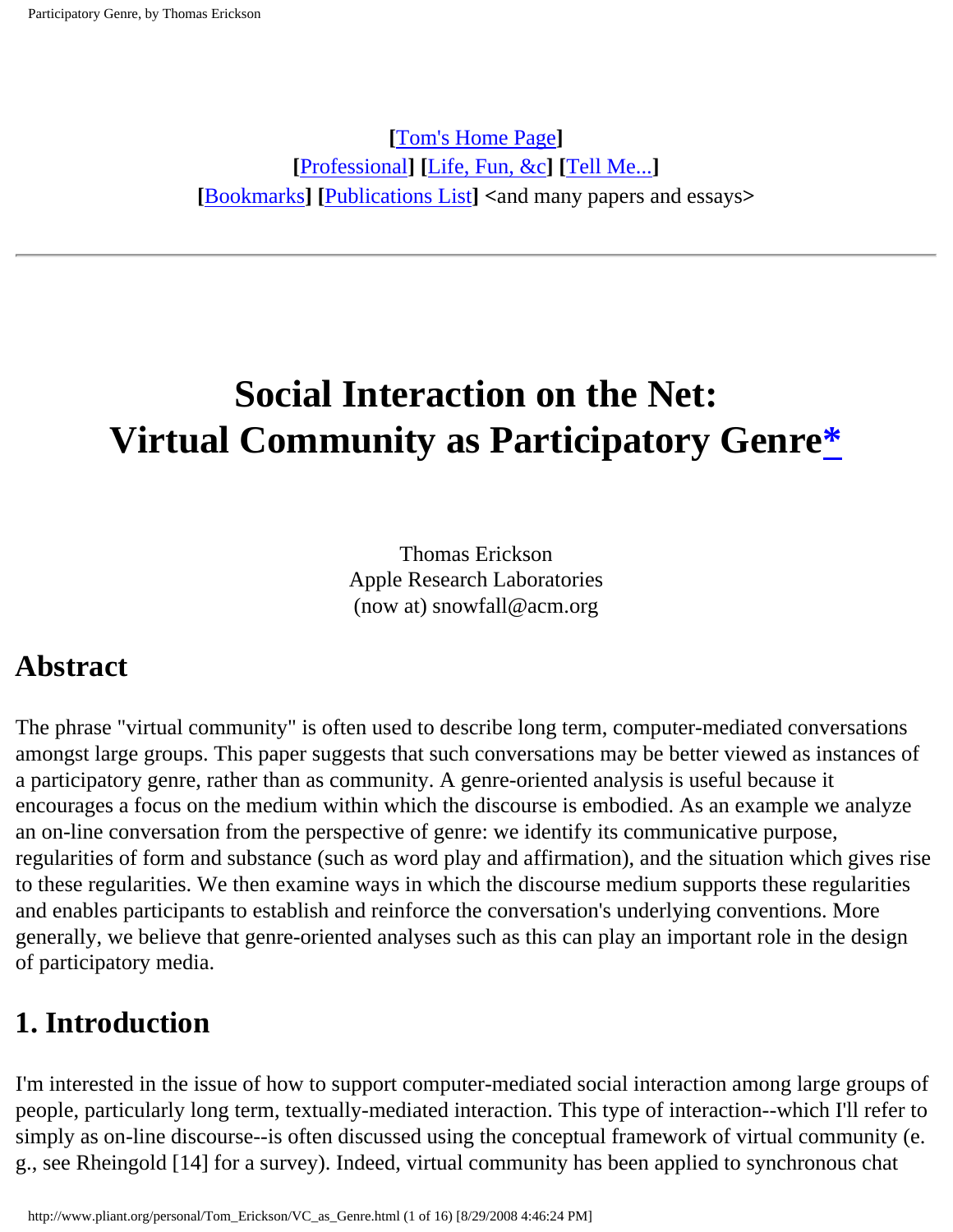systems such as IRC [13], asynchronous conferencing systems such as the WELL [15, 17] and netnews groups [2], and systems like MUDs and MOOs that provide both synchronous and asynchronous communications (e.g., [3, 6]).

While virtual community is an engaging and provocative notion, the concept of community is not always well-suited to describing on-line discourse. In particular, the frame of community offers little guidance to those of us interested in designing the infrastructure for supporting on-line discourse.

In this paper, I suggest a complementary framework that provides a useful shift in emphasis: namely, using the concept of genre to analyze and understand on-line discourse. Genre shifts the focus from issues such as the nature and degree of relationship among "community members", to the purpose of the communication, its regularities of form and substance, and the institutional, social, and technological forces which underlie those regularities.

At the same time, genre is not a perfect fit: on-line discourse has some differences from traditional examples of genre. One difference is that on-line discourse is highly participatory in nature. Whereas most genres have a distinction between producer and consumer, or author and audience, in on-line discourse the distinction between the producer and the consumer is blurred. A further distinction is that the turns in such discourse can succeed one another very rapidly, thus allowing the conventions that underlie the discourse to be shaped, reinforced, or renegotiated much more rapidly than in traditional genres. Nevertheless, a genre-oriented analysis is particularly useful because it encourages a focus on the medium within which the discourse is embodied (hereafter the discourse medium), and the way in which that medium allows the participants to understand and shape the underlying conventions of discourse.

This paper begins by laying out the basic implications of community and genre as frameworks for analysis, and arguing that there are many interesting examples of on-line discourse that do not fit well into the community framework. Next, we look at an example of on-line discourse: a conversation from an interactive salon called "Cafe Utne." The genre framework is used to analyze the conversation, and a number of the conversation's characteristics are identified. Particular attention is paid to the ways in which the discourse medium enables participants to establish and reinforce these expectations. Finally, we conclude with some reflections on the design of discourse media, and the utility of genre analysis as a means to that end.

# **2. Community and Genre**

## **2.1. Community**

Let's begin by taking a look at some of the implications of the term "community." While "community" has a vast number of definitions (for example, see [9, 5, 16, 17, 8]), it commonly suggests the following:

• Membership: central to the notion of community are issues of membership and exclusion. Some people are in, others are out. Communities range from being open to anyone who shares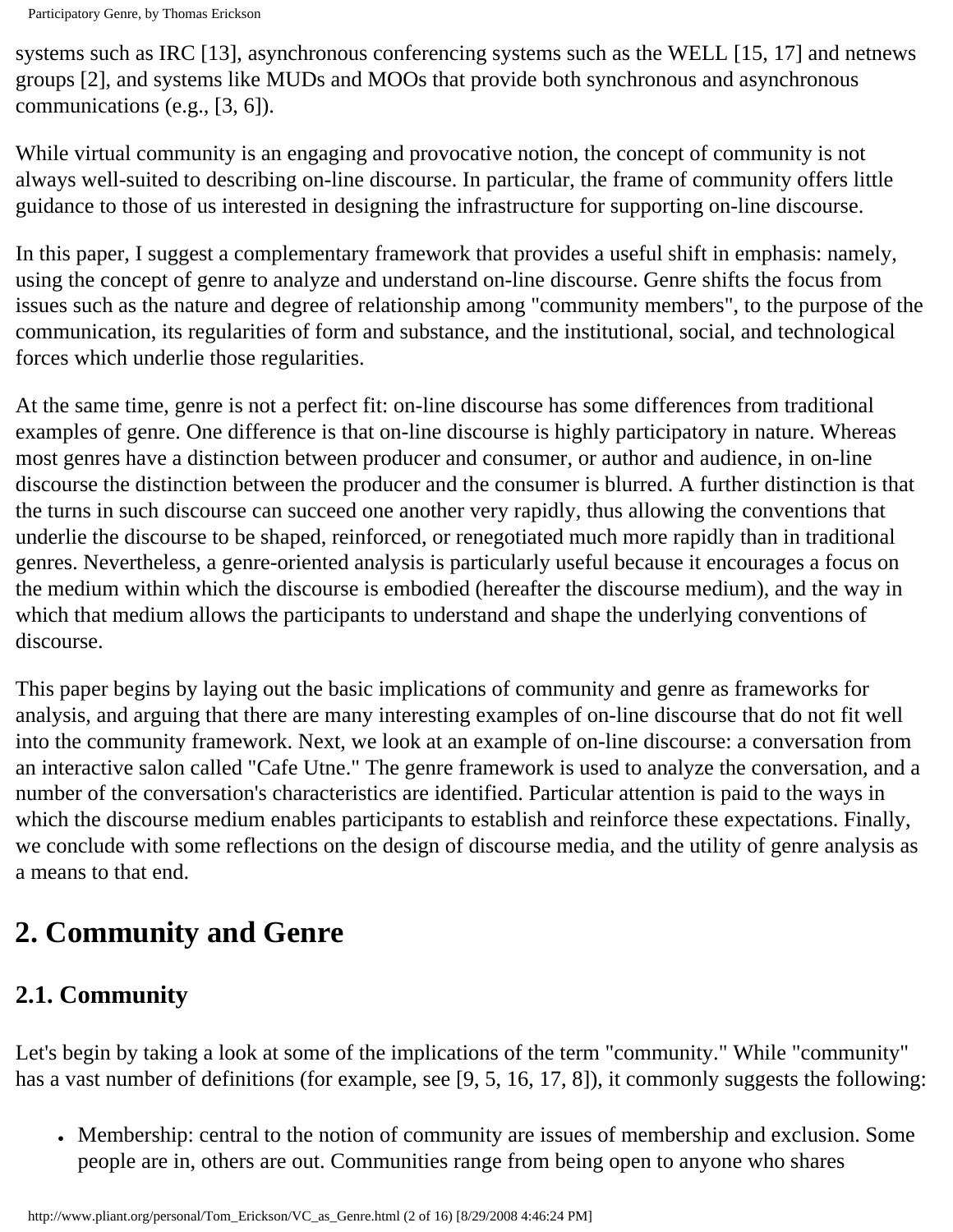particular ideas or interests to communities accessible only to those who meet certain criteria of geography, ethnicity, gender, etc.

- Relationships: Community members form personal relationships with one another. These relationships can run the gamut from casual acquaintance, to friendships, to deep emotional bonds. Yet, communities as generally conceived are too large for everyone to know one another well; instead, a community is best viewed as partially overlapping networks of relationships.
- Commitment and generalized reciprocity: community implies a sense of mutual commitment to the community: one member may help another simply because they belong to the same community, not because of a personal relationship.
- Shared values and practices: community members may share a common set of concerns, values, goals, practices, procedures and symbols. Communities typically have a shared history, and shared artifacts and places.
- Collective goods: Communities participate in the creation, control, and distribution of various collective goods.
- Duration: the aforementioned characteristics take on importance only because the community as a collectivity is expected to have a long existence.

Now, while community does indeed seem to be a suitable frame for some sites of on-line discourse (e.g., certain MUDs and MOOs), there are many sites of discourse where issues of membership, shared values, relationships, mutual commitment, duration, etc., seem to apply weakly, if at all. For example, The Palace(TM) [12] is an internet-accessible graphical environment permitting people to connect, and carry on real-time, textually-mediated multi-way chats while represented as graphical avatars. The Palace sites I have visited (any registered user of The Palace may create their own site) seem a cross between a cocktail party and a cruising zone: the anonymity, the superficial nature of most conversations, and the ephemeral nature of the interactions seem distant from any notion of community- yet, nevertheless, still of interest to designers and users. Another example is Ferndale(TM) [7], an online, interactive soap opera accessible via the world wide web. Ferndale features a cast of characters, a virtual place, and an on-going narrative with which visitors can interact by exchanging email with the characters, or by participating in scheduled, on-line chat sessions. Ideas suggested (or roles enacted) by visitors may show up in future episodes of Ferndale. While Ferndale is a fascinating experiment, characterizing it as virtual community likewise seems problematic. Ferndale's self description as an interactive soap opera--with the implied separation between the audience and the cast--seems much more apropos.

More generally, on-line discourse may be useful and engaging to its participants even if the participants form no lasting relationships, even if they share few values, and even if they know that in a pinch they *can't* count on one another. On-line discourse may be of value even if--to take a hypothetical case--each person participated once, and only once, and then never returned. What is important, in many cases, is the communication itself--the shared informational artifact that is created by the participants--rather than a real or perceived bond among the participants in the communication. In these cases, I believe that genre provides a more useful framework for making sense of the sort of activity that is happening. Genre analysis is also useful because it shifts the focus from the participants and the putative relationships among them to shared artifacts (that is, instances of the genre). This stance is particularly useful to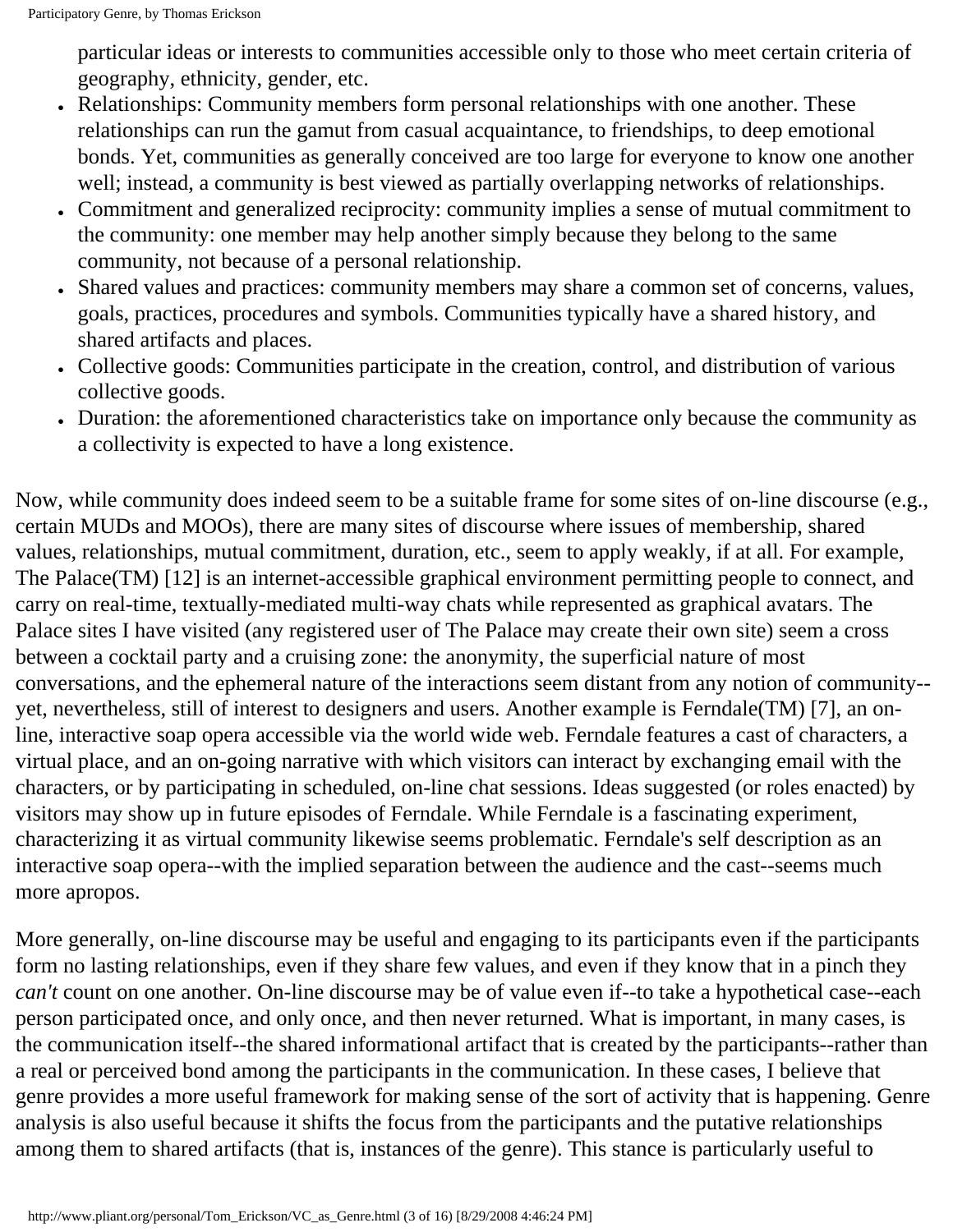designers of on-line systems because it focuses on the very things over which designers have some control: the conventions of form and content that typify a genre.

Let's take a closer look at the concept of genre.

## **2.2. Genre**

The concept of genre has changed considerably over the last several decades. Traditionally genre has been defined as a classification of types of spoken and written discourse in terms of their form and substance. Examples include elegies, epics, and encyclopedia articles. However, more recently, scholars from a variety of fields have taken a more situated approach to the definition of genre (see Bazerman [2] for some of the converging streams of work). Miller [10], in a seminal paper, has argued that genre are typified rhetorical actions carried out in response to socially defined, recurrent situations. That is, genres provide ways and means of accomplishing social actions in particular situations; it is recurrent situations--with their similarities of purpose, audience, and other constraints--that give rise to regularities of form and substance in genre as writers or speakers attempt to achieve their communicative ends. Swales [18] has built on this conception of genre by developing the notion of discourse communities. Members of a discourse community are those who participate in a genre: they have shared goals, they communicate with one another, and they use various participatory mechanisms to provide information and feedback. So we have arrived back at the notion of community, albeit one that is weaker than the traditional conception: discourse communities are more in the background, as mechanisms for supporting conversation, rather than as an end in themselves.

A variety of analyses have been based on this notion of genre. Most relevant to this paper's focus is work by Yates and Orlikowski [20] on the evolution of business memos. They trace the evolution of the business memo genre as it emerges from the business letter genre around the turn of the century, in response to institutional changes (larger companies, new managerial philosophies), technological changes (the advent of typewriters and vertical filing), and social pressures (mandates from upper management; the development of customs in the new professional of typist). Similarly, they examine changes in the memo genre brought about by the shift from typewritten paper memos to email memos, again calling attention to a complex interplay of institutional, technological, and social forces. Their overall claim, that genres evolve over time through reciprocal interaction between institutionalized practices and individual human actions is of particular interest here, because on-line interaction has the potential to greatly speed up the evolution of genres.

This is a very brief sketch of the concept of genre, but it is enough to provide the background for an analysis of on-line discourse. In summary, looking at on-line discourse through the frame of genre suggests a focus on:

- the communicative purpose of the discourse
- the nature of the discourse community
- the regularities of form and content of the communication, and the underlying expectations and conventions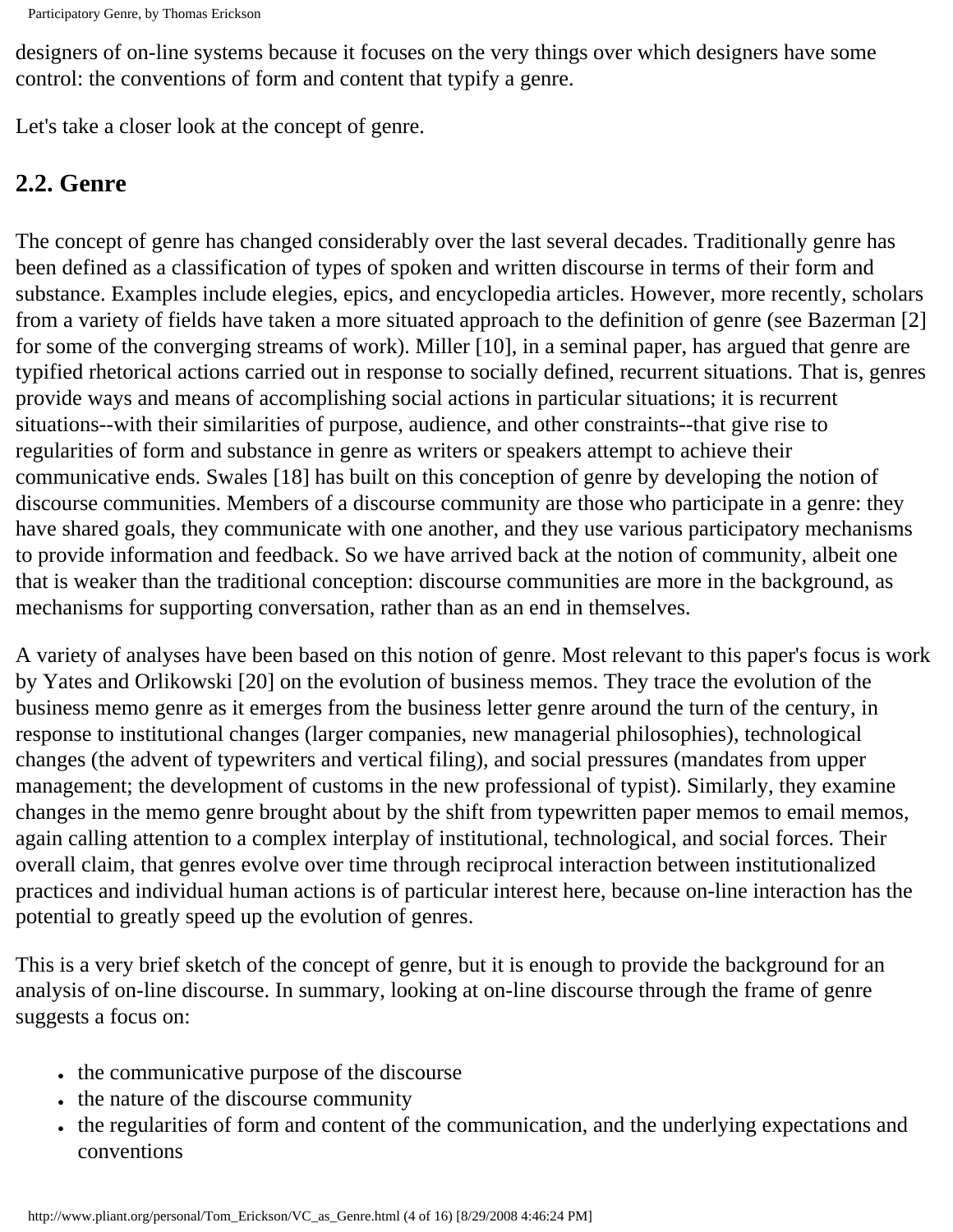• the properties of the recurrent situations in which the genre is employed, including the institutional, technological, and social forces that give rise to the regularities of the discourse

# **3. An Example: Cafe Utne**

In the next two sections of the paper, I describe an example of on-line discourse and analyze it in terms of genre. Because my ultimate goal is to understand how to design effective systems for supporting online discourse, the principle focus will be on the way in which the underlying technology embodied in the discourse medium shapes the characteristics of the discourse.

## **3.1. About Cafe Utne**

Cafe Utne is an on-line conversational salon run by the *Utne Reader* magazine. The Cafe is billed as an "informal gathering place for people who want a fun, relaxing, and harassment-free atmosphere," and who "like discussing ideas  $\&$  issues in a thoughtful, respectful manner." [4] In actual fact the Cafe lives up to its billing, with conversation there being generally polite, friendly, and thoughtful.

Begun in October of 1995, Cafe Utne's current membership is over 8000, and it is said to be one of the busiest "Web conferencing communities" on the Internet, with over 124,000 messages posted in 2,000 different conversations. In an electronic newsletter optionally sent to participants, its management writes: "In August, 1,744 different people (45% female) visited the Cafe, adding 21,822 posts. Just over 35% of the visitors posted messages." [19]

Membership in Cafe Utne is free, although people must register to join. One of the policies of Cafe Utne is to maintain a gender balance of at least 1:2; this policy is implemented by having a waiting period- which can range from a few days to about two weeks--for males who wish register. Once they are members, people can connect to the web site and, by entering a name and password, can then navigate a set of web pages, each of which contains a conversation (or meta-information such as a list of conversations about a particular topic).

In general, members can participate in any conversation, and anonymity is not permitted, although the Cafe has been experimenting with a few private and/or anonymous conversations. While the primary usage model is a place where people come, and find conversations in which they're interested in participating, Cafe Utne also regularly invites special guests to participate in on-line panels and open discussions.

The Cafe appears to be supported by sponsorships, and has also begun soliciting people to become voluntary paid members as is done by public access radio and TV. The Cafe also draws on and refers to content from the *Utne Reader* magazine (available by paid subscription), and thus undoubtedly plays a role in publicizing and stimulating interest in the magazine.

## **3.2. A Note on Method**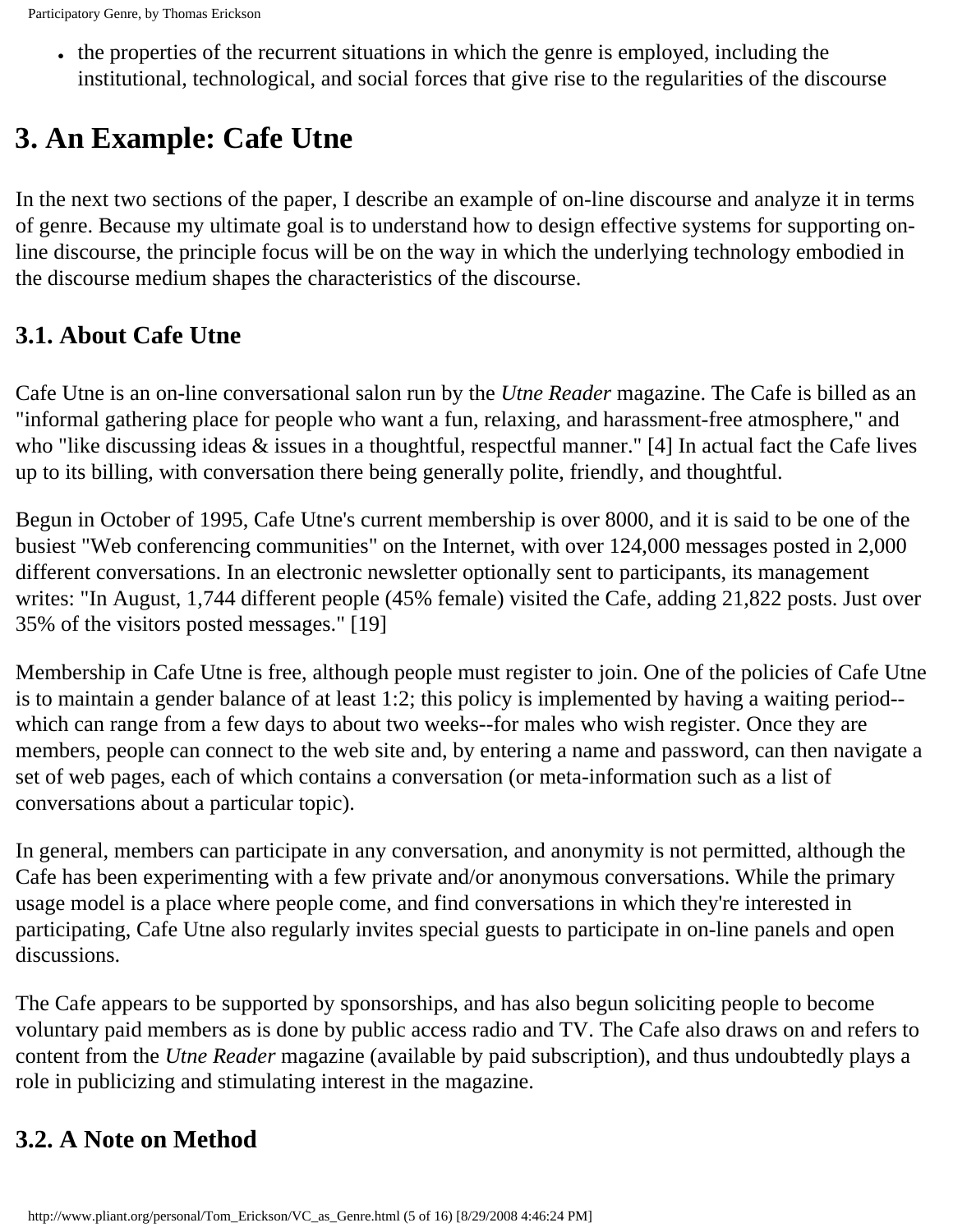This is by no means a comprehensive study of Cafe Utne. While I have participated in the Cafe from its beginning, my attention has been confined to about half a dozen conferences, and to one to half a dozen conversations within each conference. Thus, this paper does not reflect a comprehensive analysis of the content of conversations within Cafe Utne. Given the size of Cafe Utne this would be a considerable task. The analysis of content described here draws upon a single conversation, in a single conference. While this is appropriate for the purposes of this paper--namely, exploring the utility of genre as an analytic framework--the reader should be wary of generalizing from the particularities of the analysis to Cafe Utne as a whole, or on-line discourse in general.

## **3.3. The Cafe Utne Interface**

The interface to Cafe Utne is provided by a software application called Motet [11], which generates html that may be viewed through forms-capable web browsers. The interface is principally textual buttons arrayed on a web page (see figure 1 for an example). The controls of the user's web browser can also be used to navigate among pages already displayed.

The content of Cafe Utne is structured in terms of a simple hierarchy. There is a main page, which provides access to the conferences (as well as general information); each conference has a page (e.g., figure 1) that provides access to its of topics (i.e. conversations); and each topic has a page which contains the conversation (e.g., figure 2).



**Figure 1. Part of the Cafe Utne interface: a topics page.**

## **3.4. An Example Conversation**

Now lets look at a segment of a conversation (see figure 2). This is an from the "Introduce Yourself"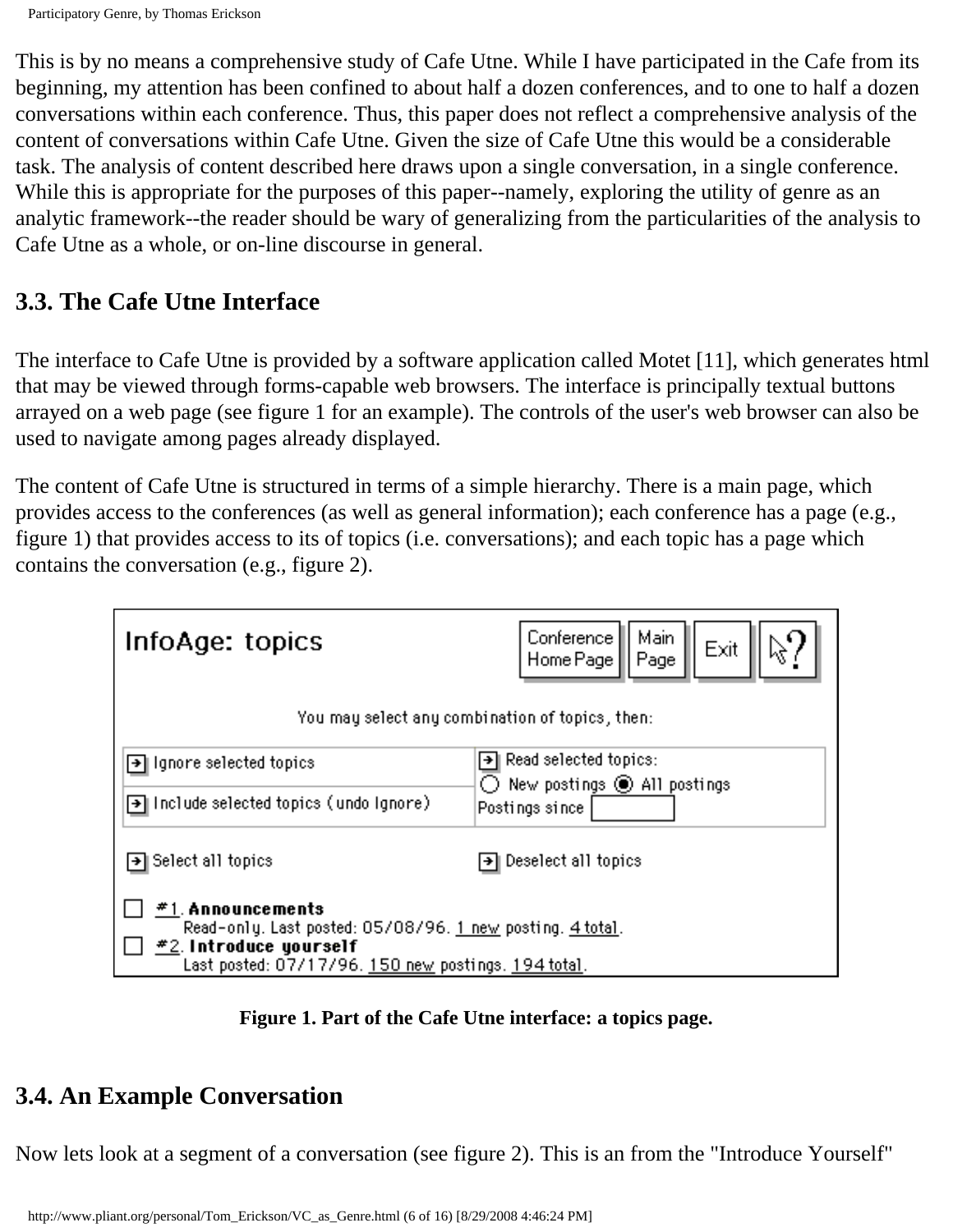Participatory Genre, by Thomas Erickson

conversation in the "InfoAge" topic. (Note: names and identifying information has been changed; conversation quoted with permission of participants.)

In the example below, each turn in the conversation is separated by dashed lines. Each message (also known as a posting) begins with a header that specifies the conference name; topic and comment numbers; the user's "handle" (usually the user's name--though it can be changed when the user enters the conference) and ID; the date and time of the comment; and the length of the comment. The header is followed by the body of the message which is relatively unstructured. We'll consider features of its form and substance in the next section.

#### **Figure 2. Excerpt from Cafe Utne conversation**

InfoAge.2.59: Kitty Feldman (*kf* ) Mon, 27 Nov 95 18:20:39 CST (14 lines)

Hello all. I've just found the web and cyberspace in general after 13 years of computing in the mainframe environment (I feel like I've come out of a cave!) I work at a medium-sized midwestern university providing support for administrative clients using student-based information.

I'm very interested in the political aspect of the virtual community thread that's been started here and look forward to jumping into that discussion.

To all the welcomers: thanks for the encouragement!

My web page:*http://www.\*.edu/\*/\*/\*/kf.html* ------------------------------------------------------------

InfoAge.2.60: Harold Stevens (*hs* ) Mon, 27 Nov 95 22:50:50 CST (7 lines)

Welcome aboard, Kitty!

Programming mainframes. That sounds serious . . . like housetraining dinosaurs.

I like cats too. But feel right at home and jump to any topic you like. It's a pretty friendly environment.

------------------------------------------------------------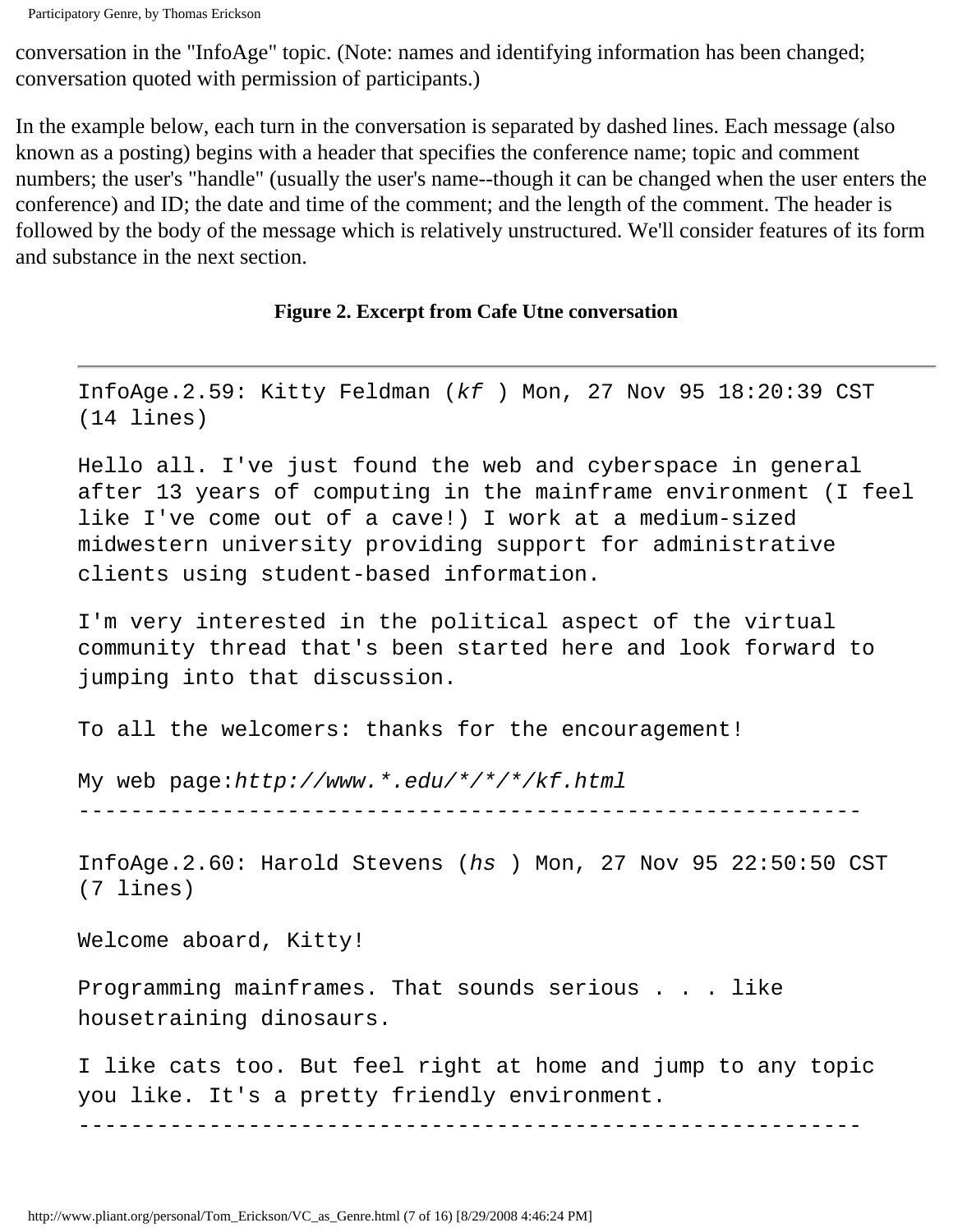InfoAge.2.61: George Smith (*gs* ) Wed, 29 Nov 95 14:30:41 CST (8 lines)

Greetings, y'all. I haven't been down in the WELL. I haven't swimmed the River. I'm a new Cafe lurker wondering "where's the context for virtual community?" IRL, I'm a dad of a 2-

year-old son; 32-year-old communications designer for a music store in Orlando; musician; writer; artist; activist. Virtual Community is an interesting concept, but does it further isolate us from physical real life? I'll check out these links and hope for insight. Thanx to all for intelligent postings! Peace, George

```
------------------------------------------------------------
```
InfoAge.2.62: RD Hoffman (*rdh* ) Wed, 29 Nov 95 18:14:56 CST (4 lines)

Hi everyone. I'm also floating in here from the Well. I'm a reporter based down in LA and am enjoying an incredibly sunny November. I tend to be a bit quiet, so I'll probably only pop into the discussion every once in a while. This cafe definitely looks promising so far.

----------------------------------------------------------

InfoAge.2.63: Lori Jones (*lj* ) Wed, 29 Nov 95 22:30:24 CST (1 line)

A reporter in LA, eh? Do you know woodrow?

----------------------------------------------------------

InfoAge.2.64: RD Hoffman (*rdh* ) Thu, 30 Nov 95 19:07:57 CST (1 line)

Lori: Wilson? He's not up for commenting on much these days.

------------------------------------------------------------

#### **Figure 2. Excerpt from Cafe Utne conversation**

#### **3.5. Cafe Utne as a Genre**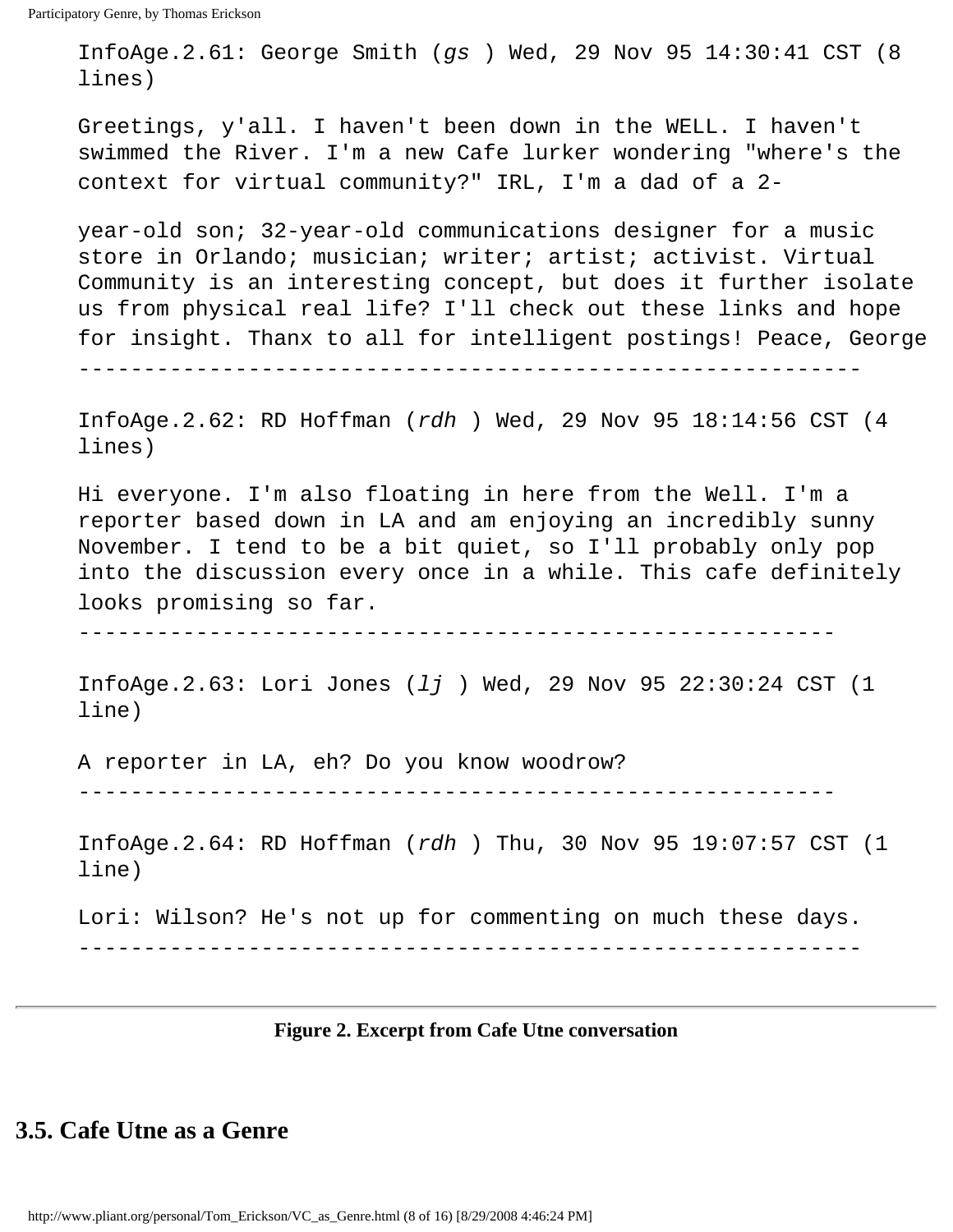Is Cafe Utne a virtual community? While the term "community" is used in describing the cafe, it is easy to raise questions about its applicability. The Cafe's size, at 8000 members, is awfully large for a community: while it might very well be a convivial assemblage of strangers, it seems likely that hallmarks of community like overlapping networks of relationships, generalized reciprocity among members, and the absence of a shared history and symbols, are absent or at least weak. However, the point of this paper is that the question of community is irrelevant for our purposes. Clearly, judging by its activity and continued popularity over the first year of its existence, the Cafe does provide value to its membership, and seems a site of activity worthy of investigation.

Let's look at the Cafe Utne conversation as an instance of a genre. For the purposes of our analysis, I'll focus on four aspects of genre: the situation to which the genre is a response; the genre's communicative purpose; and its regularities of form and substance.

#### **3.5.1. The Situation**

The participant in the conversation (I use participant to refer to either reader or contributor) is located in front of a computer, reading a screen of text. The size of the audience is unknown to the participant, although we may assume it to be large and composed primarily of strangers. Other participants are not present: this is true in the obvious sense that they are not physically co-located, and also true in the computer-mediated sense, in that participants (even if on-line at the same time) have no representations within the Cafe. The only signs of participants are the messages they may type (this may be contrasted with a MUD, where there is a textual representation of a participant that is "visible" to anyone else in the same area). The consequence of this is that the participant is therefore free of many of the social pressures to participate that are present in a face to face conversation.

Yet, for the conversation to be a success, the participant must move from the role of reader to that of contributor. There are a number of barriers that must be overcome: the participant must have a desire to communicate; the participant must have an opening for his or her contribution; and the participant must actually be able (in the sense of being able to use the software) to contribute. As we shall see, much effort--on the part of conversational participants, as well as on the part of the system administrators and designers--is devoted to overcoming these barriers.

#### **3.5.2. Communicative Purpose**

In general, the communicative purpose of Cafe Utne is simply to have polite, friendly, and thoughtful, topic-oriented conversations.

In the conversation excerpted in the previous section, the purpose of the conversation is for people interested in the "Info Age" conference (a set of conversations on digital culture and virtual community) to introduce themselves. It's purpose is explicitly stated as "Say a little bit about yourself and your interests in this area. Extend a welcome to other newcomers. Include a link to your homepage, if you have one...." (By convention, the first item in each conversation describes its purpose; similarly, "introduce yourself" conversations like this are a feature of each conference in Cafe Utne.)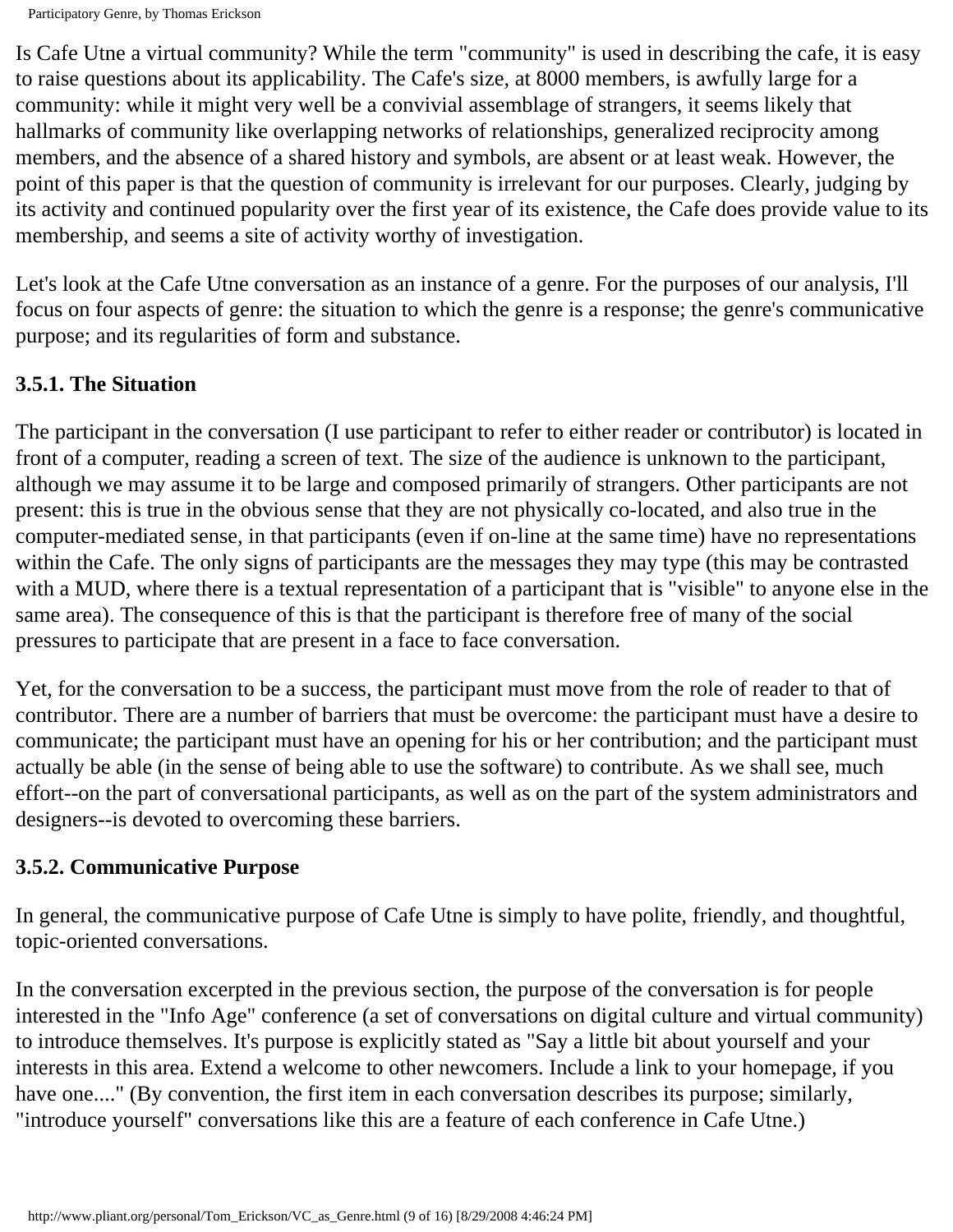Participatory Genre, by Thomas Erickson

#### **3.5.3 Regularities of Form**

Now let's look at some of the regularities of form found in Cafe Utne conversations. Most, though not all, of these regularities are reinforced by the software, and so are found throughout conversations in the Cafe.

- Text-Based. One property of Cafe Utne conversations is that they are textual in general, and presented as world wide web documents in particular. Thus, participants can enter typed text, and also create or follow links to other web documents either inside or outside the Cafe. Although in principle users could link pictures and other non-textual media of relevance to their Cafe conversation, in practice I haven't seen this happen except in links to outside home pages, where the pictures, sounds, etc. are related to the home page, rather than the particular conversation. In general, the use of links seems relatively rare.
- The Message Body. Messages posted in the cafe tend to be relatively short: a couple dozen to a couple hundred words. A facility enabling the conversant to "hide" a long posting by making it a separate document accessed by a link is rarely used, though sometimes needed. The body of the message has little structure: while the conversational contributions shown frequently begin with greetings, this is particular to the "introduce yourself" conversation, and is much less frequent in other Cafe Utne conversations.
- The Message Header. As in the example, each conversational contribution is begun with a header that includes name, user ID, time stamp, and length of comment. The contents of the header is under the control of the software, although the user may change their name when entering the general conference, in my experience this has been infrequent.
- The Sequential, Linear Structure of the Conversation. The messages posted to a conversation are presented as a single sequence of contributions, all within the same window. Messages frequently refer and respond to the previous message; reference is usually an integral part of the message content, as opposed to explicitly quoting parts of a previous message as is done in email.

#### **3.5.4. Regularities of Substance**

Aside from the fact that Cafe Utne conversations generally adhere to the topic of conversation (though there may be considerable topic drift over time), I've observed a number of regularities in the substance of the Info Age "Introduce Yourself" conversation.

New participants often make moves to control expectations of their performance. One type of move is the declaration of inexperience. Newcomers, to the conversation, the Cafe, or to on-line discourse in general, often begin by stating their inexperience ("I'm a new Cafe lurker..." comment 61). Another move is the participation hedge, in which participants a try to downplay expectations about the degree to which they'll participate: "I tend to be a bit quiet, so I'll probably only pop into the discussion every once in a while."

These moves are met by regular participants, who respond with their own moves of welcoming and encouragement. Thus, in comment 60, we have "Welcome aboard, Kitty!", expressed by a regular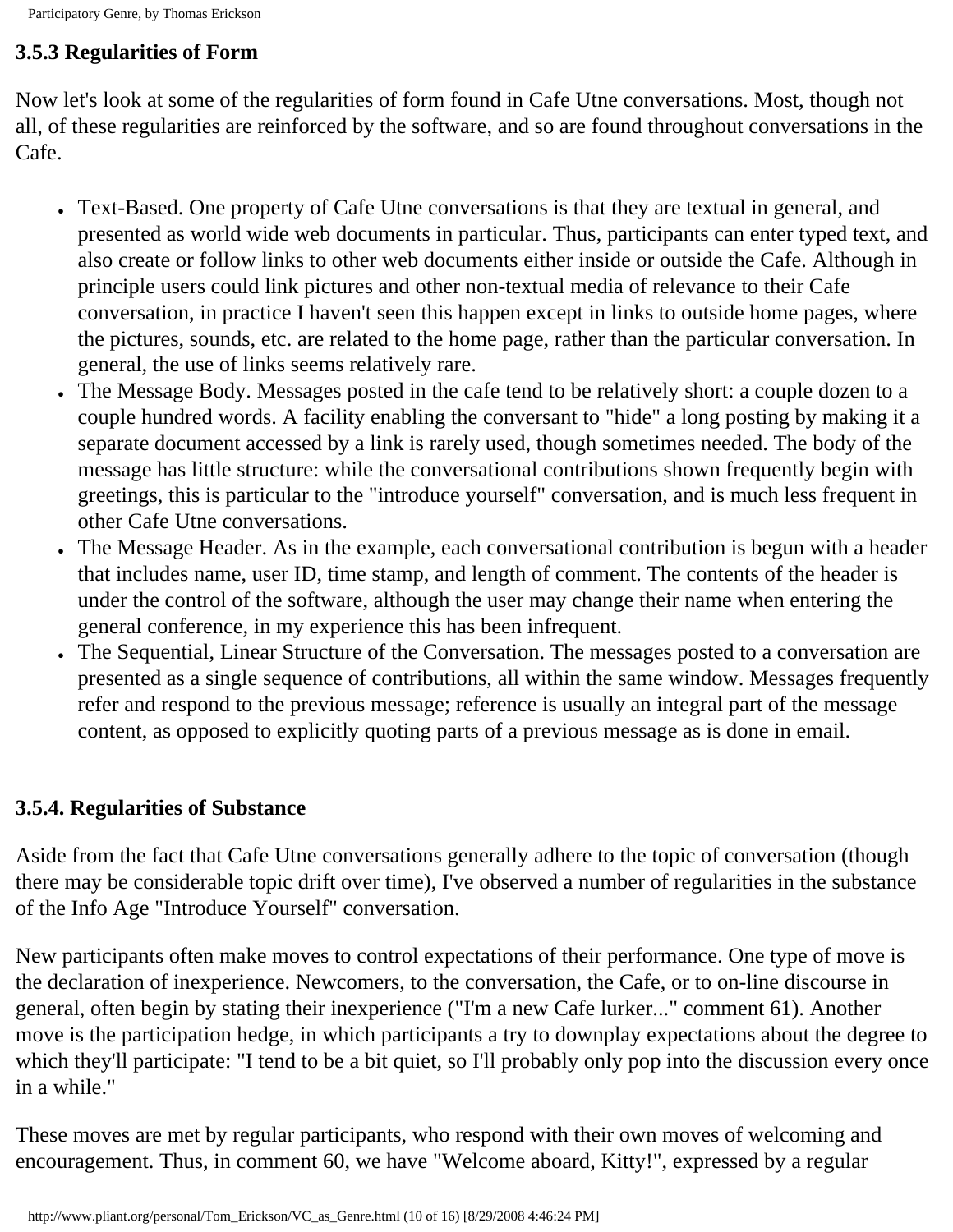participant, later followed by "But feel right at home and jump to any topic you like. It's a pretty friendly environment."

It is also common for participants to respond positively to posts that are particularly thoughtful or selfrevealing with affirmations or thanks. These posts usually directly follow the target message.

Finally, jokes and word play are not uncommon, and make the conversation more pleasant and engaging, as well as decreasing its formality. These are typically very short comments that play on immediately preceding comments. Thus comment 2.60 ("Programming mainframes. That sounds serious... like housetraining dinosaurs.") plays off 2.59, as does 2.64 on 2.63.

While none of these conversational moves--except for welcoming--are directly connected to the conversation's topic, they are important for encouraging participation, and in compensating for the lack of direct social pressure implicit in face to face conversational situations.

# **4. Designing Participatory Genre**

In this section I discuss ways in which the regularities of form and substance of the Cafe Utne conversations arise out of, or are facilitated by, the nature of the discourse medium. By discourse medium, I mean to focus on the constraints and affordances of the technology which supports the conversation (I prefer this term to"user interface" because interface is often understood as referring to icons and menus, and because it does not include the content). I am not so much concerned with the physical level aspects of the technology--although the requirement to access and use keyboards, computers, displays, phone lines, and modems imposes a variety of physical, social, and financial constraints--as with the functional nature of the conversational system. The goal is to gain insight on how to design discourse media to support on-line discourse.

## **4.1. Properties of the Discourse Medium**

Let's begin by looking at the properties of the discourse medium used by Cafe Utne. As evident in the discussion of regularities of form, the Cafe Utne discourse medium primarily supports text: only text may be entered, though since URLs may be entered, links can be created to other media types. The discourse medium also provides structured textual headers for each message.

Another property of the discourse medium is that it is persistent. Unlike synchronous chat systems, where a conversational contribution is seen only participants who are on-line at the moment it made, contributions are preserved (in an easily accessibly form) indefinitely, and so conversations can (and normally do) occur among people who are not connected at the same time.

Perhaps the most important aspect of the discourse medium is that it uses a conversation-as-document model. That is, in contrast to mailing lists and certain bulletin board systems, in which each contribution to a conversation is a separate document that can (and must) be opened and closed independently, the Cafe Utne conversational system treats each conversation as a single entity which is opened or closed as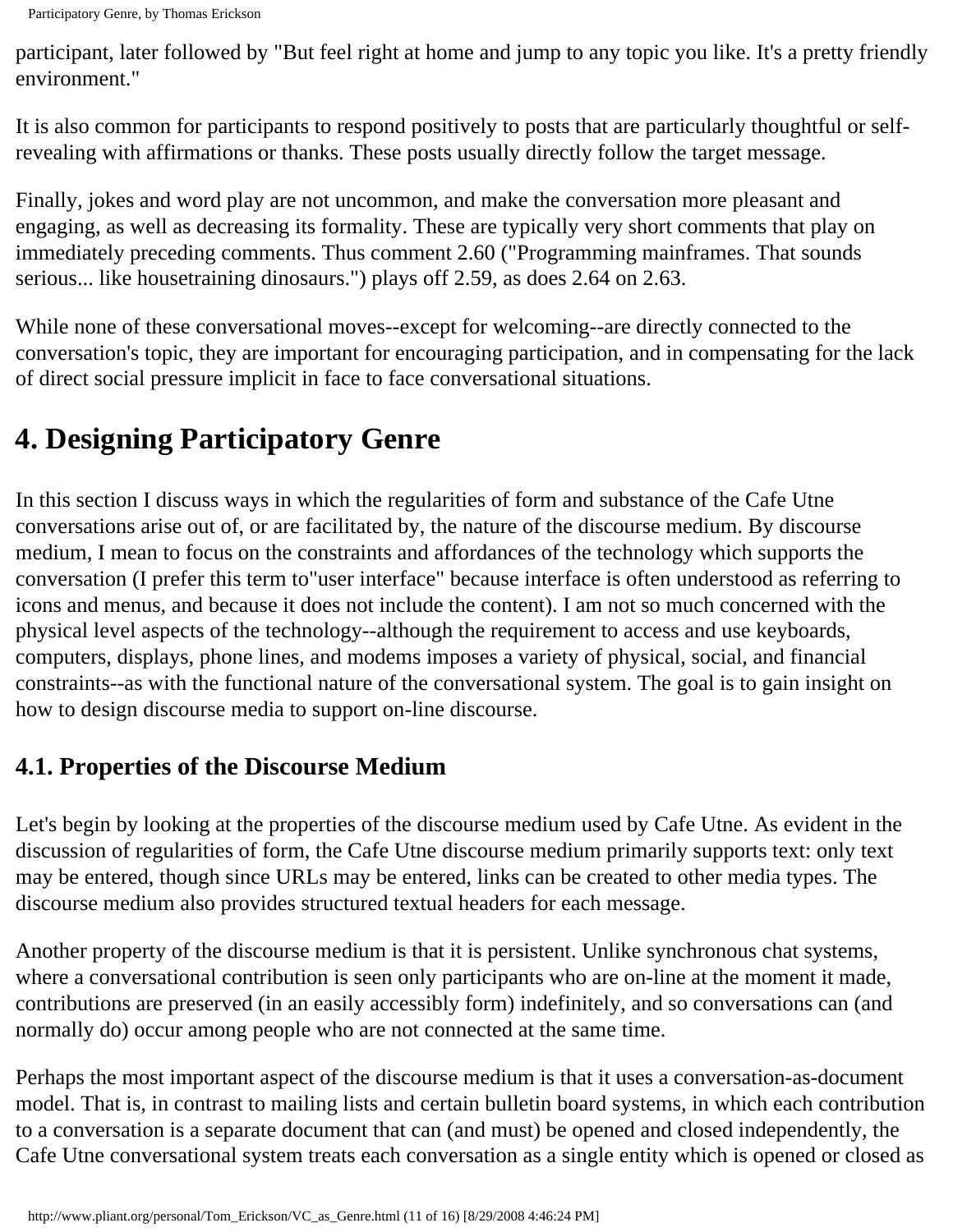a whole. There are three important properties of the discourse medium spring from this:

- all participants see the same thing
- newcomers to a conversation see the entire conversation before reaching a point where they can contribute
- sequentiality is preserved (that is, if I add a comment, it will appear following the last comment I see on the page)

(To be strictly accurate, none of these last three properties is actually *guaranteed* . Due to the mechanics of web-page updating, sequentiality will occasionally not be preserved, and all participants may not see the same thing, at least simultaneously. However, this happens only in the case when the on-going conversational turns are close together in real time; so far, most conversations appear to have stayed asynchronous. More arguable is the claim that newcomers to a conversation see the whole thing. While this is possible, and while it's the easiest thing to do, it is possible to request that the system only display comments that were entered since a particular date. Nevertheless, I shall assume for the purposes of this paper that newcomers generally read at least a portion of the preceding conversation. My only evidence for this, besides frequent references to preceding messages, are occasional apologies from new participants about not having read the entire conversation.)

## **4.2. How the Discourse Medium Supports Participation**

#### **4.2.1. Providing an Overview**

Because a conversation is represented as a single, persistent document with the oldest items first, newcomers can quickly get an overview of norms that govern the conversation by skimming through it. Similarly, infrequent participants can refresh their memories about what has transpired. Consider what can be gleaned from skimming through the conversation "document":

- Length. A newcomer to the conversation can very quickly see--by scanning down the conversation page--various structural aspects conversation: most obviously, it is evident how long conversational contributions are.
- Conversational Rhythm. Participants in the conversation can get a feel for the tempo of the conversation by inspecting the time stamps. If they post a question, they can form an estimate of how quickly they're likely to see a response.
- Content. As the reader skims down the conversation, a quick idea of the content can be gathered as well. Comments of special interest are often identifiable because they may be followed by several, brief, laudatory comments.
- Participants. Inspecting the names and user IDs in the headers reveals who the regular participants are, and how often they participate. It gives a quick idea of how large the conversation is, and whether there are steady participants or a series of transient contributors.

### **4.2.2. Supporting Form**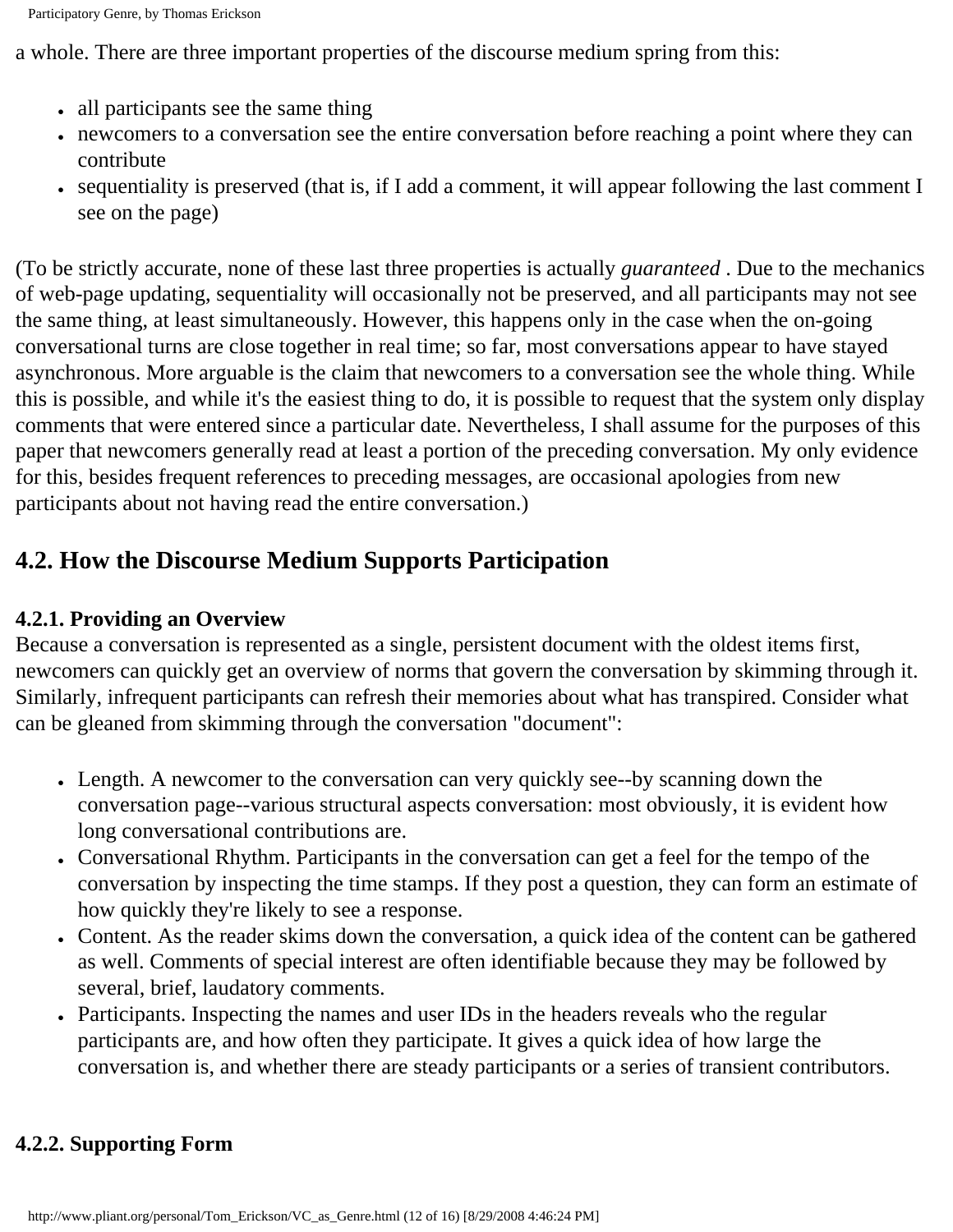Note that the ability of the conversational document to serve as an overview is supported by the discourse mediums provisions of automatic headers with a regular structure and format. This regularity is what makes it easy to skim: the reader can choose which parts of the header to focus on, because of their spatial regularity, and the conversational turns are clearly separated from one another.

#### **4.2.3 Facilitating Substance**

It's interesting to note that the discourse medium can also support the content of the conversation. Not that it directly shapes the content, but rather in that it makes certain types of conversational moves easy or difficult. For example, the type of word play observed in Cafe Utne conversations is rare in the medium of mailing lists. In a mailing list, to play off a preceding remark, requires quoting it and playing off the quote, a more cumbersome move. Similarly, for the reader of a mailing list, having to open a separate message is a bit more effort, and the one-liner which could have been easily skimmed or skipped in the context of a conversation document is more likely to be annoying than amusing. Similar arguments hold for other sorts of short responses such as affirmations and thanks.

It is important to recognize that no discourse medium is entirely supportive of participation. Rather, any medium facilitates certain conversational moves and inhibits others. For example, because this discourse medium supports a sequential, linear conversation, it is likely to inhibit responses to posts that are further back in the conversational sequence. In contrast, a mailing list, for example, makes it easy to respond to any contribution to a conversation. Thus, as in any other area of design, discourse media embody tradeoffs between alternatives.

## **4.3. Extending Participatory Discourse Media**

Having carried our analysis this far, it is tempting to speculate on ways in which the discourse medium might better support on-line discourse.

One approach is to look at the regularities of form and substance that facilitate participation, and design the discourse medium so as to support them more effectively. Thus, a designer intent on improving Cafe Utne, might examine ways of providing better conversational overviews. Another avenue would be to explore ways of opening up the conversation, so that new contributions were not primarily responses to only the few most recent responses. While a general solution to this issue is undoubtedly complex, simply providing a way for conversants to attach one-line affirmations or thanks to any contribution, might markedly change the feeling of the conversation, as well as giving inexperienced participants a very easy and low profile way to participate.

A complementary approach is to look at the communicative pressures inherent in the genre, and look for other ways to respond to them. For example, early in our analysis of Cafe Utne, we noted the absence of social pressures for participation that are found in face to face participation. It would be interesting to explore ways to bring these social pressures back into play. One way would be to represent the presence of both readers and contributors in the discourse medium, so that participants who were on-line at the same time would have some indication of the others presence, as is currently done in other discourse media like MUDS. Another approach would be to investigate ways of portraying the audience, those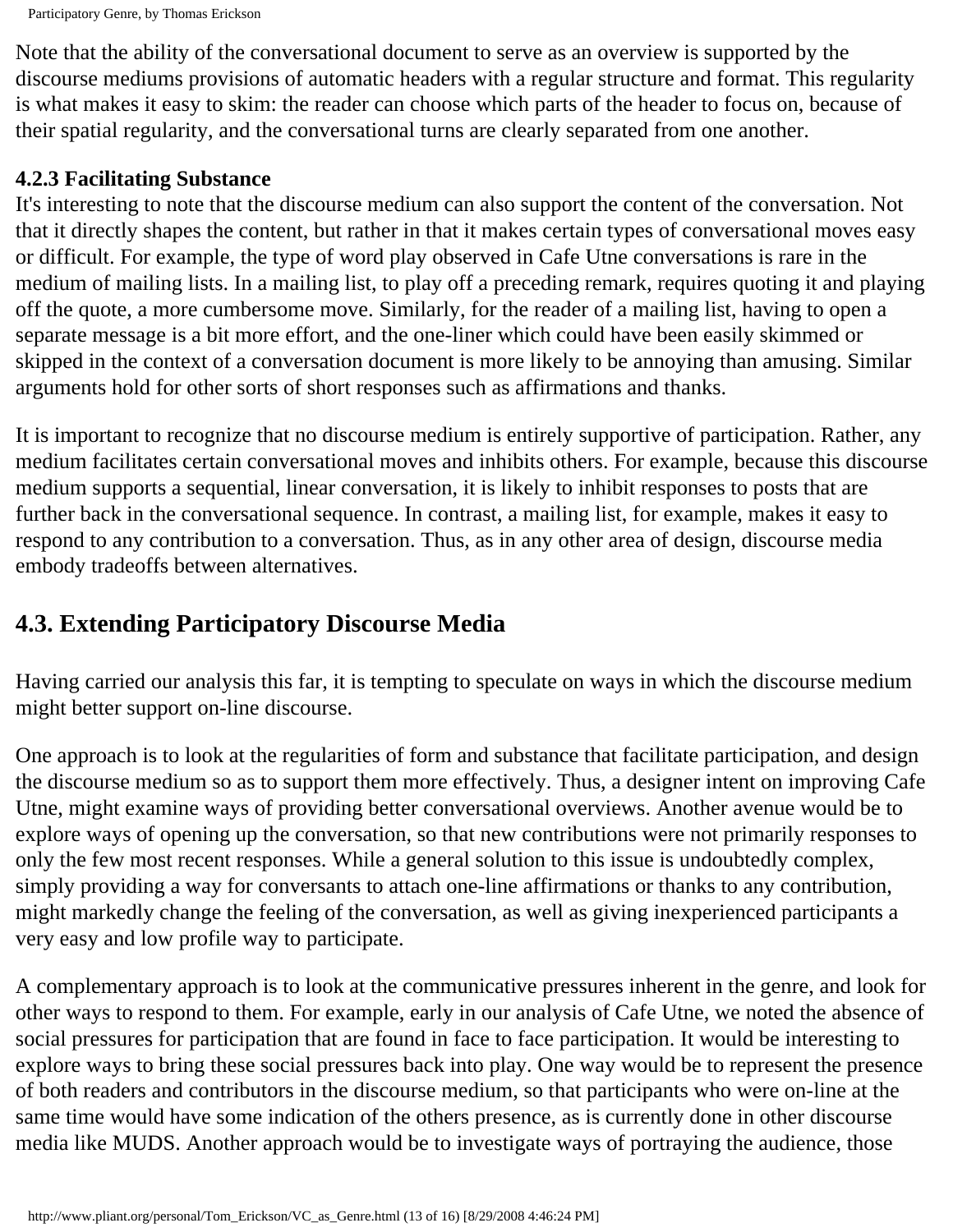who are reading the conversations without contributing. Knowing that a contribution would be read by very many, or only a few, would doubtless affect potential contributors in complex and varied ways. Along with such a tack, it might be advisable to create limited audience conversations, for those desiring to talk with only a small number of people.

Clearly, genre analysis doesn't provide easy answers here. There is considerable work for the designer. However, by highlighting the communicative purposes of the genre, and the way in which the discourse medium facilitates or inhibits the achievement of those purposes, genre analysis does offer an approach that can be applied to a wide variety of systems that support on-line discourse.

# **5. Conclusions**

As a designer, my ultimate goal is to design more effective on-line systems. Genre appears to be a useful frame for analyzing and designing on-line conversational systems because it allows the foregrounding of the discourse medium, and encourages the examination of ways in which characteristics of the medium shape the practices which are conducted within it.

In this paper I've looked at one example of how properties of a discourse medium are used to shape conversational interactions. In this particular case, it's interesting to note the importance of the discourse medium's sequentiality. Obviously, designers would do well to examine other discourse media, and arrive at a better understanding of how these media can best support the establishment, maintenance, and negotiation of the basic expectations underlying conversations.

While this paper has focused on the properties of the discourse medium for shaping participatory genre, it is important not to neglect other forces which shape participatory genre. The very features of the discourse medium that support word play and joking, could also effectively support sarcasm, parody, and other negative forms of response. Without a doubt, social factors--such as the nature of the discourse community--and institutional factors--such as the policies carried out by the Cafe's management--are critical in the creation of a participatory, convivial site for on-line discourse.

# **6. Acknowledgments**

Thanks to Laura Gurak, Carolyn Miller, and Chuck Bazerman for pointers into the literature on genre theory. Thanks to Griff Wigley of The Utne Reader for discussions of Cafe Utne and its administration. And thanks to the (disguised) participants in the example conversation for permission to use their words.

"The Palace" is a trademark of Time-Warner Communications. "Ferndale" is a trademark of Songline Studios, Inc.

# **7. References**

[1] Baym, N. K. The Emergence of Community in Computer-Mediated Communication. In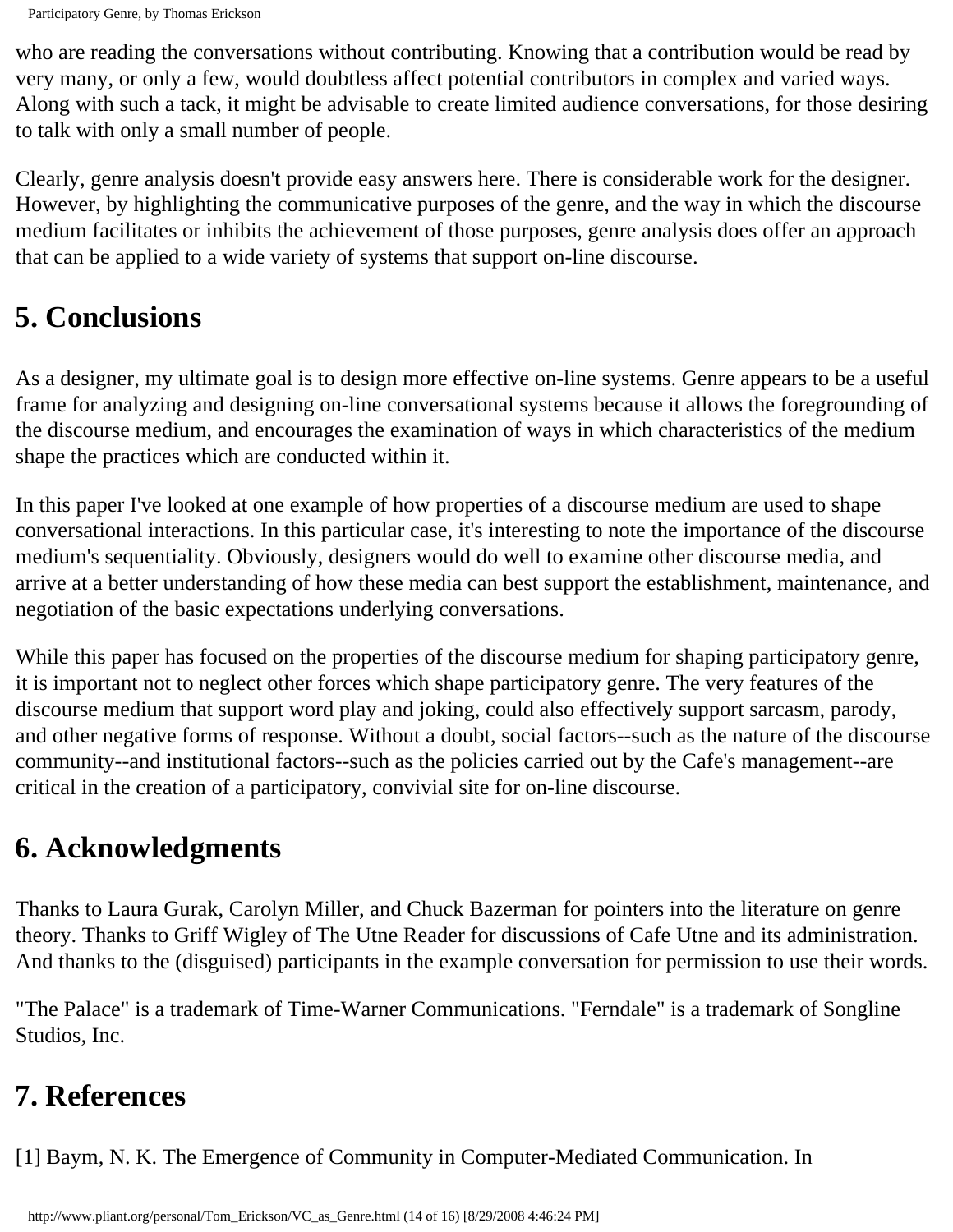Cybersociety: Computer-Mediated Communication and Community (ed. S. G. Jones). Thousand Oaks, CA: Sage Publications, 1995.

[2] Bazerman, C. Genre and Social Science: Renewing Hopes of Wingspread. Paper presented at the Rhetoric Society meeting, Tucson, May 1996.

[3] Bruckman, A & Resnick, M. Virtual Professional Community: Results from the MediaMOO Project. *Proceedings of the Third International Conference on Cyberspace* , Austin, Texas, March 1993.

[4] Cafe Utne. www.utne.com. (Site for the Cafe Entrance and The Utne Lens on-line publication.)

[5] Cohen, A.P. *The Symbolic Construction of Community.* London: Routledge, 1985,

[6] Curtis, P. "Mudding: Social Phenomena in Text-Based Virtual Realities." *Proceedings of DIAC '92* .

[7] Ferndale. Songline Studios, Inc. http://www.ferndale.com.

[8] Fowler, R. B. Community: "Reflections on Definition." *New Communitarian Thinking: Persons, Virtues, Institutions, and Communities* (ed. A. Etzioni). Charlottesville: University Press of Virginia, 1995.

[9] Hillery, G. A. Definitions of Community: Areas of Agreement. *Rural Sociology, 20,* 111-123. 1955.

[10] Miller, C. "Genre as Social Action." *Quarterly Journal of Speech* , vol. 70, pp. 151-67. 1984. (Reprinted in *Genre and the New Rhetoric* (eds. A. Freedman & P Medway) London: Taylor and Francis, 1994.

[11] Motet. http://www.sonic.net/~foggy/motet/.

[12] The Palace. Time Warner Communications. http://www .thepalace.com/

[13] Reid, E. "Electropolis: Communications and Community on Internet Relay Chat." Honors Thesis, Department of History, University of Melbourne, 1991.

[14] Rheingold, H. *The Virtual Community: Homesteading on the Electronic Frontier*. Reading, MA: Addison-Wesley, 1993.

[15] Rheingold, H. "A Slice of Life in My Virtual Community." In *Global Networks: Computers and International Communication* (ed. L. M. Harasim). Cambridge, MA: MIT Press, 1994.

[16] Selznick, P. *The Moral Commonwealth: Social Theory and Promise of Community.* Berkeley: The University of California Press, 1992

[17] Smith, M. "Voices from the WELL: The Logic of the Virtual Commons." Master's thesis, Department of Sociology, UCLA, 1992.